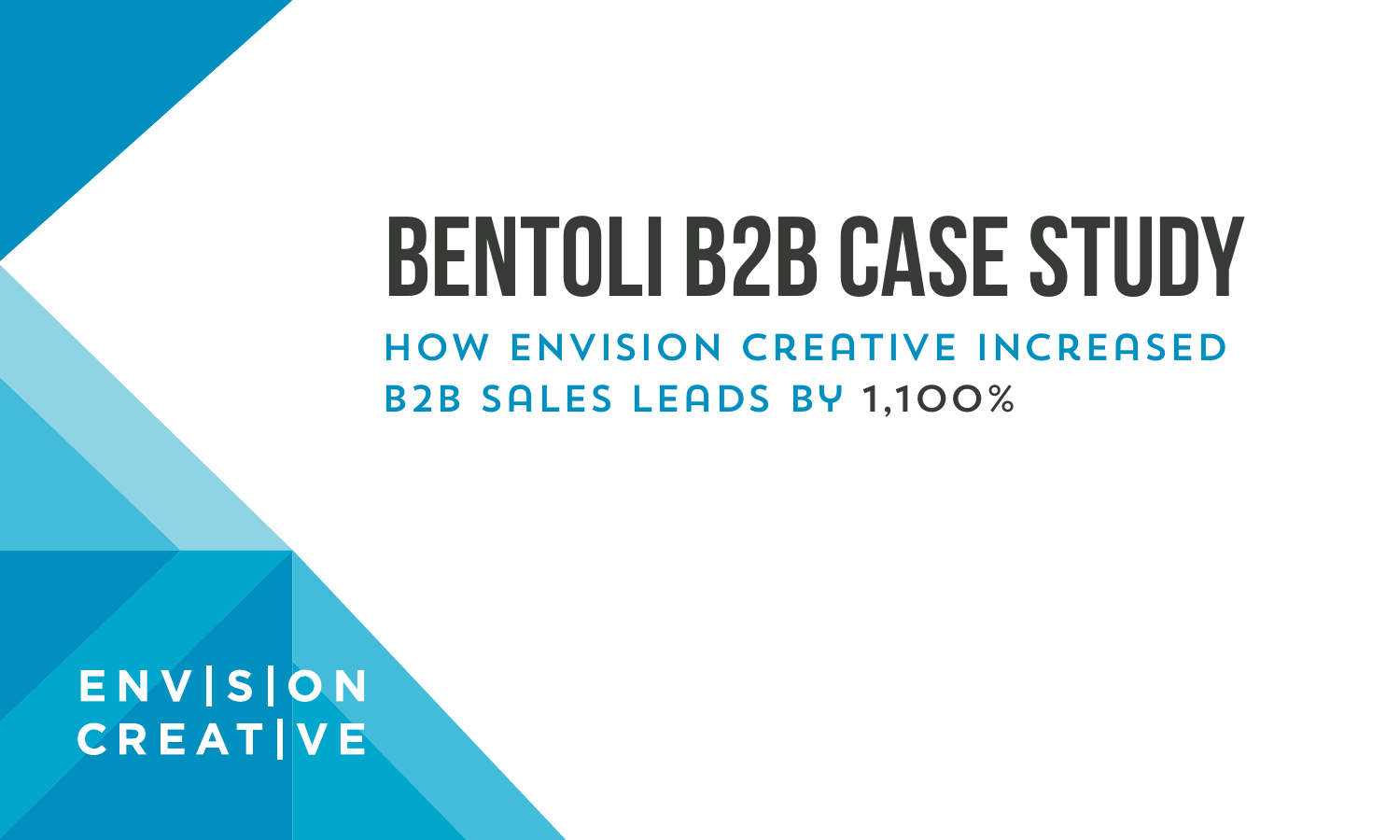# **Bentoli B2B Case Study**

HOW ENVISION CREATIVE INCREASED B2B SALES LEADS BY 1,100%

 $f$   $g$   $\odot$   $\rho$ FOLLOW US

THE CLIENT: Bentoli® is a global manufacturer and supplier of animal feed additives that address the challenges faced by feed manufacturers and farmers every day. Bentoli®'s guiding principle is, *"Better Feed, Better Food."*

THE CHALLENGE: Bentoli® had an inadequate website that didn't reflect their global brand and didn't allow the business to gain traction in new markets. Their website was built on an outdated, unmanageable platform, so web development expertise was fundamental for improvement.

THE SOLUTION: The Envision Creative team strategically planned, designed, and built a new, custom website. This was supported by search engine optimized content and inbound marketing tactics that leveraged HubSpot integration.



OLD SITE NEW SITE

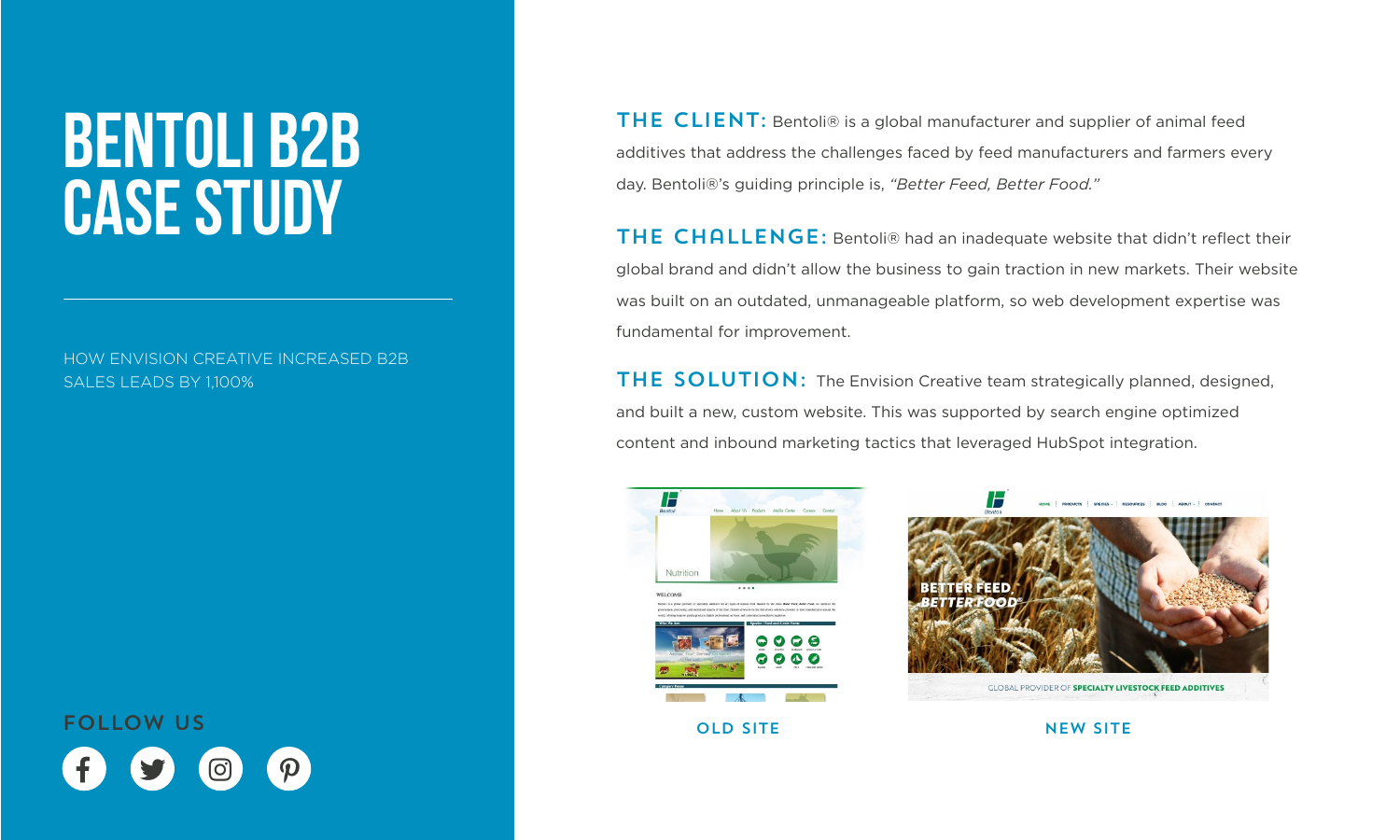# **Bentoli B2B Case Study**

HOW ENVISION CREATIVE INCREASED B2B SALES LEADS BY 1,100%

 $f$   $g$   $\odot$   $\rho$ FOLLOW US

REMARKABLE SUCCESS: The combination of a new website backed by successful inbound marketing tactics produced exceptional results and drove extraordinary growth.

#### **METHODS USED BY ENVISION CREATIVE**